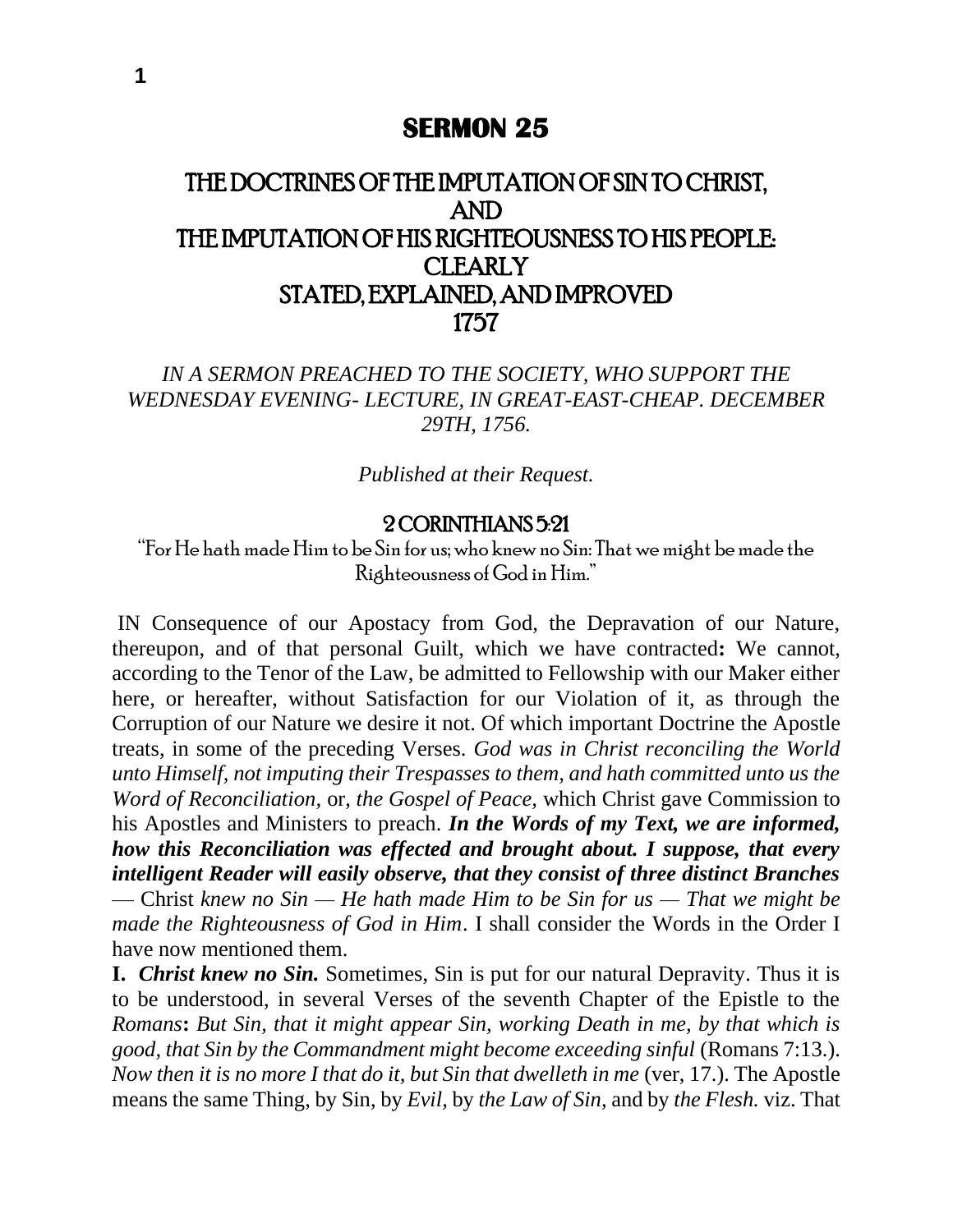corrupt Fountain, Principle, or Spring of Action, from which all our criminal Acts proceed.

Again, Sin designs illegal Acts**:** *Whosoever committeth Sin, transgresseth also the Law*; *for Sin is the Transgression of the Law* (1 John 4**:**4.). In this Definition of Sin criminal Actions are intended. Christ knew no Sin, in either Sense mentioned, neither as a Principle, nor Act. Knowledge sometimes means Approbation**:** *The Lord knoweth the Way of the Righteous.* The Import of which is, he approves thereof. In this Sense the Blessed Jesus knew no Sin. It was the Object of his utmost and invariable Detestation. *He loved Righteousness, and hated Wickedness* (Psalm 45**:**7.). And, by Knowledge, Experience is meant. Thus, I think we are to understand it, in these Words**:** *For I know, that in me, (that is, in my Flesh) dwelleth no good thing* (Romans 7**:**18.). The Apostle expresses his Experience by the Phrase *I know,*  in this Part of the Verse, as he does by the Phrase *I find,* in the following Branch of it. The Holy Jesus knew no Sin, in this Sense. He had not the least Experience of Evil in him, For, *He was harmless, undefiled, and separate from Sinners* (Hebrews 7**:**26.)*. A Lamb without Blemish, and without Spot* (1 Peter 1**:**19.). No moral Taint or Imperfection attended him**:** And his Conduct was absolutely perfect. *He did no Sin, nor was Guile found in his Mouth* (Chap. 11**:**21.).

I would offer to Consideration three Particulars, to shew, that it was impossible, that Christ should know Sin, in either Sense now mentioned.

**1.** His miraculous Conception in the Womb of the Blessed Virgin. Christ not being conceived in a natural, but supernatural Manner, he did not partake of our natural Corruption. It was impossible he should, because he was the supernatural Production of the holy Spirit. *The Holy Ghost shall come upon thee, and the Power of the Highest shall over-shadow thee***:** *Therefore also, that Holy Thing which shall be born of thee* (Luke 1:35.). This was an absolutely new Thing, the like was never before, nor ever will be. *Behold a new Thing do I create, a woman shall compass a Man, i.e.* a male Child by Conception, through the Agency of the divine Spirit. *To us a Child is born, to us a Son is given.* This was plainly a *new Creation.* The human Nature of our Lord being produced by the Exertion of the Power of the Spirit of God, no moral Taint or Impunity could attend it. For, the holy Spirit could not give Subsistence unto as unholy Nature.

**2.** The human Nature of Christ was replete with all the Gifts and Graces of the holy Spirit. *The Spirit of the Lord God was upon him* (Isaiah 61:1.). And the Father *gave not the Spirit by measure unto him.* The Super- addition of the Gifts and Graces of the Spirit unto the Purity of Christ's Nature rendered it impossible that he should know sin. He having all the Gifts and Graces of the holy Spirit in their utmost Plenitude and Perfection, superadded unto the Purity of his Nature, nothing of Evil could possibly take Place in him**:** Such as the holy Spirit formed him, in the Virgin's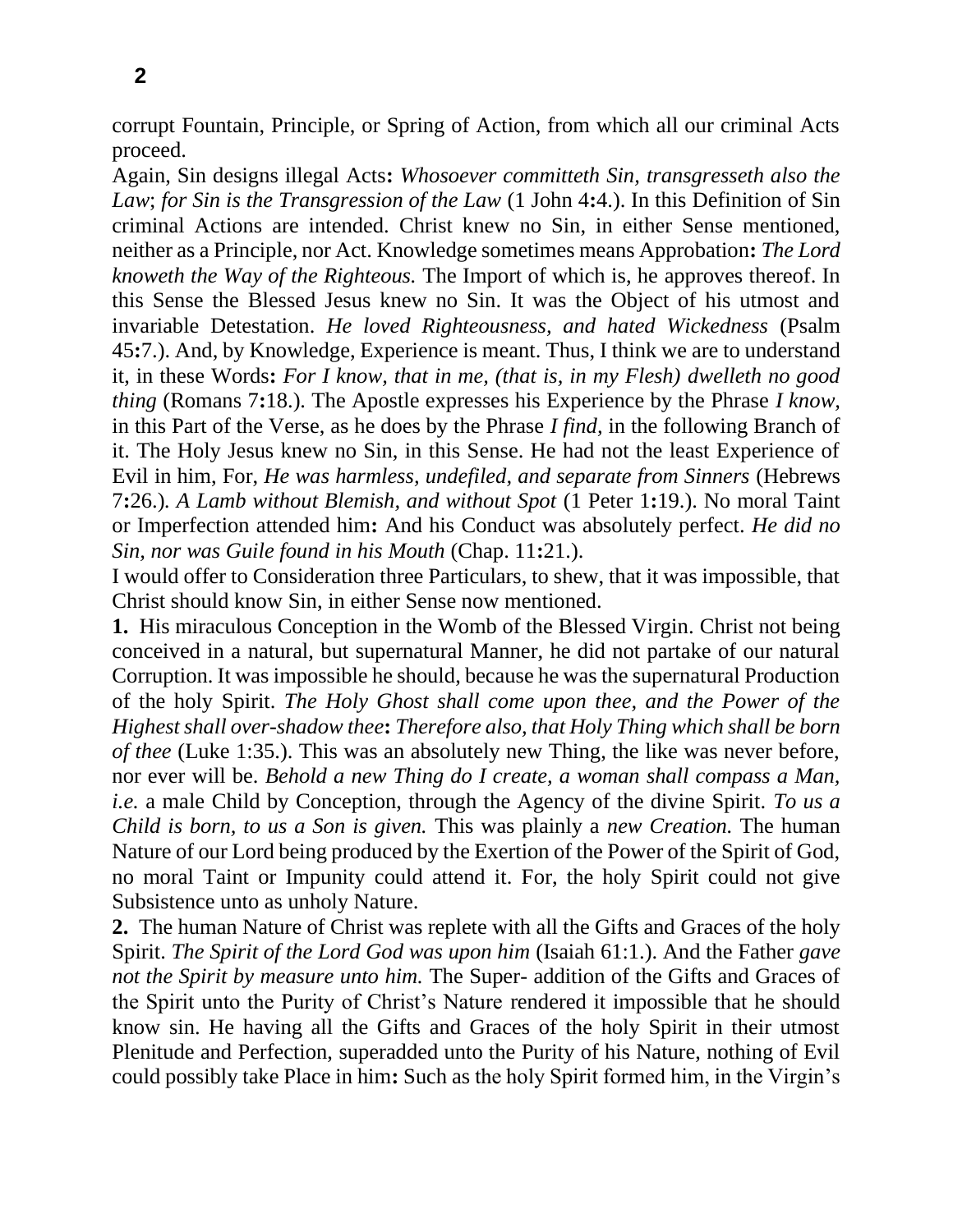Womb, such he infallibly preferred him, by his continual Presence with him, in the Fulness of all his Gifts and Graces.

**3.** The human nature of Christ hath its Subsistence in his Divine Person. That Individuum of our Nature which was miraculously produced by the Power of the Holy Ghost, the Son of God took into a personal Union with himself. He assumed it to be his *own* in a *peculiar* Manner, that it might be at his Disposal, and always under the Direction of his divine Will. The human Will, and the divine Will of our Saviour are, and eternally will be distinct; but his Will as Man is in absolute Subjection to, and in all Instances, acts under the Direction of his divine Will. And, therefore, it is not possible that he should ever know Sin. Moral evil can never take place in a Nature which is ineffably united with the Person of the Son of God.

There Things clearly evince the Falsehood of the *Abomination* of the *Socinians,* who *impiously* imagine, that Christ might have sinned, and, consequently, that the Design of our Salvation by him might have been entirely ruined. Than which, nothing more false and dishonorable to God, can depraved Reason devise. We grant, that the Will of the most holy Creature, is in itself mutable, and, therefore, if left unto itself, it may make an unfit and unwise Choice**:** But, since the human Nature of Christ is the Workmanship of the Holy Spirit, and is replenished with all his supernatural Gifts and Graces, and also is in Union with the eternal Son of God, and, therefore, his human Will acts in all Things under the Direction of his divine Will; it is absolutely impossible that his human Will, at any Time, or in any Instance, should make an unfit and unwise Choice. The supernatural production of our Lord, by the Power of the Holy Spirit, is a clear Proof of the Purity of his Nature, in his Formation. And the super addition of his Gifts and Graces, and the Subsistence of that holy Nature, in the Person of the Son of God, certainly raise it above a Possibility of Defilement and unfit Acting, for evermore.

I would make two Observations on these Particulars, before I proceed farther.

**(1)** *Adam* was not a Head to Christ. Our blessed Lord was not a Member of him, included in him, nor represented by him, in his public Capacity. He was the Representative of all his natural Descendants; but his Headship was not, nor could be of larger Extent; the holy Jesus not being so, he did represent him. The *first* Man could not be a Head to *the second Man, who is the Lord from Heaven.* It would be the highest Incongruity imaginable to conceive, that *Adam* was a Head to one who is so much his Superior in all 188Respects In Gifts, Graces, and in Nearness of Union with God. It was not possible that he, who is personally united with the eternal Son of God, should be a Member of, and be represented by *Adam.* And, therefore, our Lord had no Concern in his Guilt, as a Member of his. Which is the Case of all his natural Descendants. Original Guilt becomes theirs, in Consequence of their Relation to *Adam,* as a Representative to them. For which Reason it is imputed to them, It is not the divine Act of the Imputation of *Adam's* Sin that makes it ours; but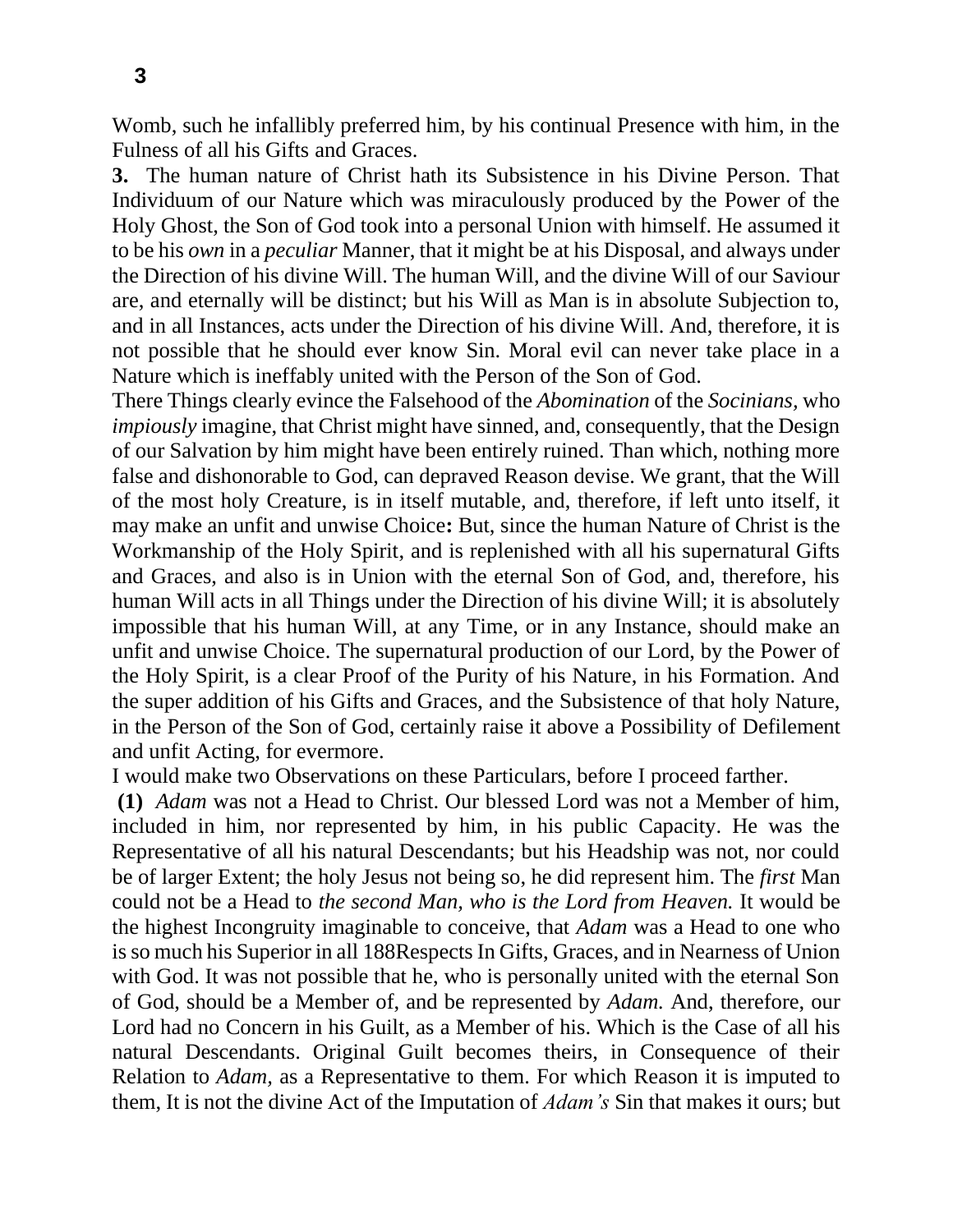because it is ours, in Consequence of our Relation to him as a Head, therefore it is imputed to us.

**(2)** Christ was not, nor could become Subject of the natural Consequence of *Adam's*  first Sin By which Consequence, I understand, the Depravation of our Nature. That immediately followed, in *Adam,* as the natural Effect of his Transgression. And, it takes Place in us, because his Act of Offence was ours, though' not committed by us; but by him; as our Representative. That Act of Sin being legally ours, we share with him, in the natural Consequence of it**:** Or, we derive Depravity from him, on Account of becoming guilty with him. This sad Effect does not follow upon the Imputation of his Sin, as the Cause thereof; but It follows upon his Sin being *legally,*  ours, he acting therein, as our Representative Head, and no otherwise. Now Christ not being concerned in original Guilt, by Virtue of Union with him, as a Head, the natural Consequence of that Guilt could not take Place in him, as it does in us, by Reason it is ours, as we are Members of him. Thus, the holy Jesus was separate from Sinners, and it was not possible, that he should participate with them, in that which is the natural Consequence of Sin, *viz.* Moral Defilement and Impurity. Unless the human Nature of our blessed Lord had been thus *infallibly* preserved from all moral Evil, both in Principle and Act, our whole Salvation would have been uncertain and precarious. For, if the holy Jesus had been under a Possibility of Defilement, and of acting illegally, in any Instance, the Design of our Salvation by him might possibly have been defeated, to the eternal Reproach of the Perfections of God, and the everlasting Ruin of the Church. The Thought of which must surely be shocking to every pious Mind! That which Christ knew not, nor could know, he was made.

**II.** *He hath made him to be Sin for us.* There are three Things to be considered in this important Subject**:** *Whose Act this was — The Act itself* — And, *on whose Account,* or, *for whom* Christ was made Sin: *For us.*

**1.** This was not the Act of any Creature, angelic or human**:** but the Act of the divine Father. We *pray you in Christ's Stead, be ye reconciled to God. For he hath made him to be Sin* for us. i.e. He to whom the Apostle prays the *Corinthians* to be reconciled, made him to be Sin for us. It would have been daring and impious Insolence, in any Creature, to will that the Son of God should be made Sin. God only had a Right to resolve upon it. and he alone could place it to his Account. This was the Contrivance of his infinite Wisdom, and the Determination of his *sovereign*  Pleasure, In forming the Plan of our Reconciliation; he willed not to impute our Trespasses to us, and decreed to impute them unto Christ, in order to his making Atonement for them. And according unto this his sovereign Decree**:** *He laid on him,*  or made to meet in him, *the Iniquities of us all.* The Foundation of this Procedure was it federal Agreement between the Father and Christ. Which is clearly expressed in a blessed divine Context by the inspired Writer to the *Hebrews***:** *Wherefore, when he cometh into the World, he saith, Sacrifce and Offering thou wouldest not*; *but a*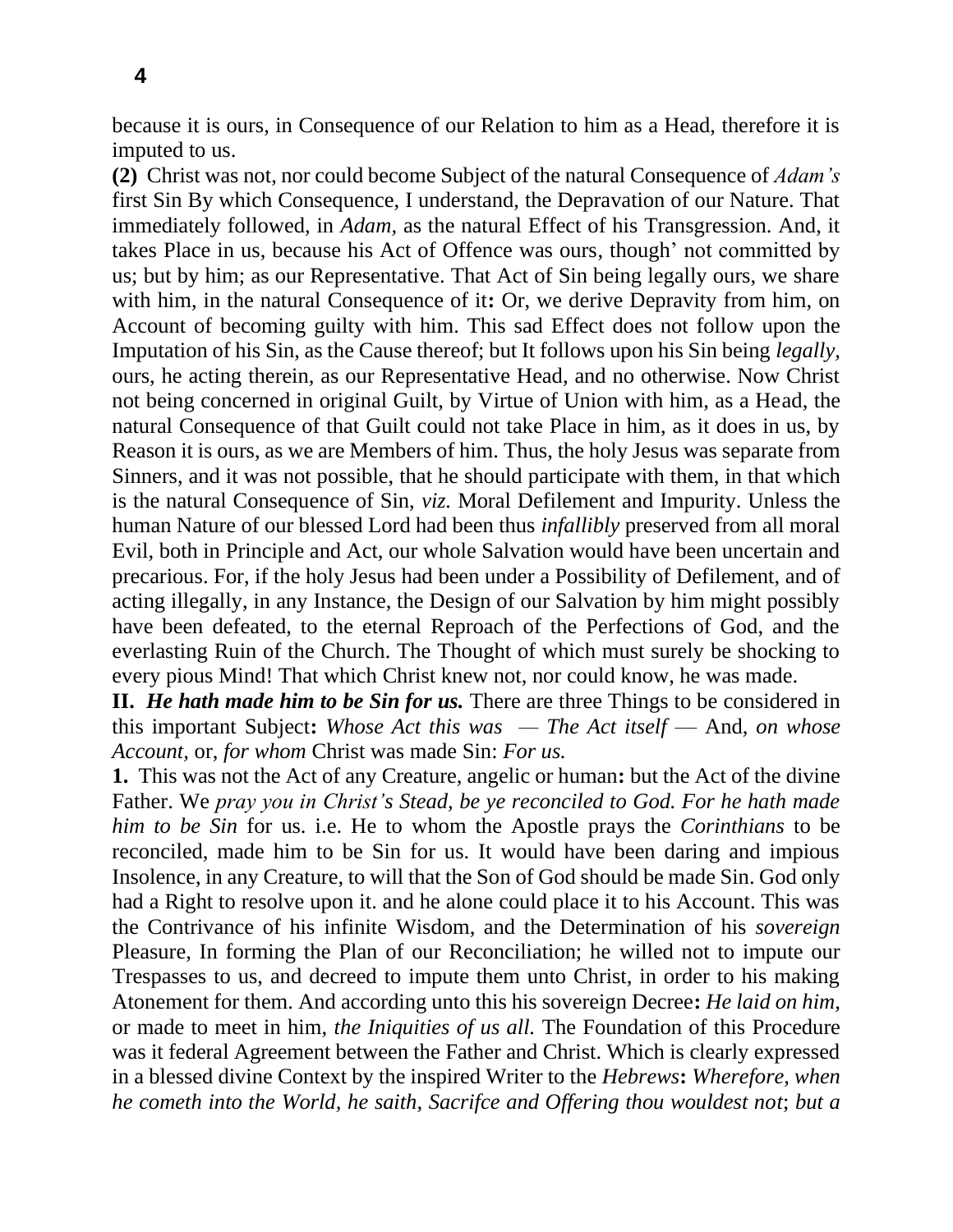*Body hast thou prepared me. In Burnt Offerings and Sacrifices for Sin thou hadst no Pleasure. Then said I, Lo, I come, in the Volume of the Book it is written of me, I delight to do thy Will O God. Above when he said, Sacrifice and Offering, and burnt Offerings, and Offerings for Sin, thou wouldst not, neither hadst Pleasure therein, which are offered by the Law***:** *Then said he, Lo, I come to do thy Will O God*; *he taketh away the first, that he may establish the second. By the which will we are Sanctified, through the Offering of the Body of Jesus Christ once for all.* (Hebrews 10**:**5, 6, 7, 8, 9, 10.) In these Words, it evidently appears, that it was the Will of the Father, that Christ should become an Offering for Sin; unto which he freely and fully consented. This Paction, or federal Agreement, was the Ground on which the Father made him to be Sin for us. And, therefore, wonderful as it is, there is not the least Injustice therein.

The divine Decree, to impute Sin to Christ, was an Act of *absolute* Sovereignty, and afore from the *mere* Pleasure of God, with a View to the Glory of his Perfections, in our Remission and Salvation. But the Act *itself,* of imputing our Guilt to him, hath for its Foundation, the free and full Consent of Christ to bear it, in compliance with the Will of the Father that he should. So that the Charge of our Crimes to him, comports with Justice, and no Injury was done to Christ in that Act. The Sovereignty of the Decree of the Imputation of Sin to him is a most clear Proof that God only could make him to be Sin for us. For, if it had been possible to any created Mind, to have devised this Method of the Expiation of Sin, which it was not, no Creature could have been inverted with a Right to will and move for the Imputation of it unto the innocent Jesus. As the Contrivance of this *adorable* Transaction was proper to infinite Wisdom**:** So it was *peculiar* to divine Sovereignty to resolve upon it. This Act,

therefore, of making Christ to be Sin for us, was God's own, and not the Act of any Creature whatsoever.

**2.** The Act of making him to be Sin**:** Or how he was made Sin for us, is to be considered. I would do this negatively, and positively.

**(1.)** Negatively. It was not *inherently***:** That was absolutely impossible. For, that would have been contrary to the infinite Purity of God, and ruinous to his Design of our Salvation by Christ. Besides, as has been before shewn, the miraculous Conception of our Lord, and the Super-addition of the Gifts and Graces of the Holy Spirit unto the Purity of his Nature, and the Subsistence of his human Nature, in his divine Person, rendered it impossible that any moral Taint, or Impurity, should ever take Place in him. This Act, therefore, of making him to be Sin, effected no internal Change in him. His Nature remained pure and spotless notwithstanding. And all his Actions corresponded with the sinless Perfection of his Nature.

**(2.)** I am to shew in a positive Sense, how Christ was made Sin. And He was made Sin in the same manner, as we are made the Righteousness of God in Him. Which is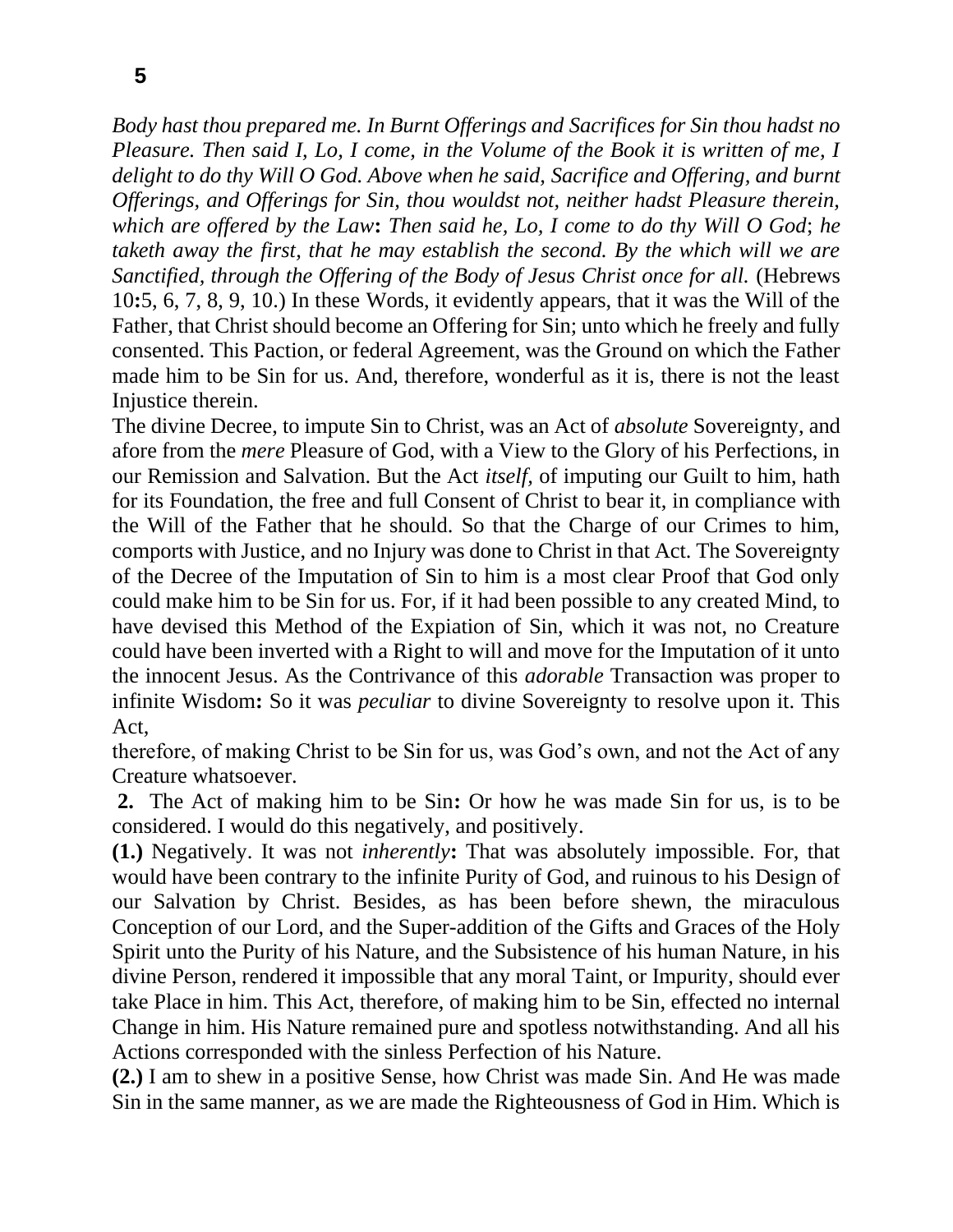**6**

*imputatively. Blessed is the Man to whom the Lord imputeth Righteousness without Works.* Imputation is, *reckoning accounting* or *placing to Account,* and *esteeming thereupon*. The Act of Imputation, therefore, whether, of Sin, or Righteousness, makes no internal Change in the Object of the Act. For it is not a transient Act; but it is an inward Act of the Mind, which cannot produce a physical Change, in the Object upon whom it passes. And, consequently, the Imputation of Sin to Christ, was not, nor could be productive of any internal Change in him.

Notwithstanding the placing to his Account, in the divine Mind, our Guilt, or criminal Actions, he remained, innocent, pure, and spotless in himself. This one thing being duly attended unto, will enable us to answer various of the trifling Objections, which are raised against the Doctrine of the Imputation of our Sins to him, beyond any solid Reply. Some have objected, that if Sin itself was imputed to Christ, he must have been defiled by it. But that is a great Mistake**:** For Sin, *as imputed*, defiles not. If it did, the Imputation of it, would be impossible with God, not only with respect to Christ; but also, Sinners themselves; because infinite Purity, cannot put forth any Act which would render the Object of that Act morally impure. If the Imputation of Sin to the guilty Creature does not pollute him, which is a certain Truth**:** How should the Imputation of it to the Holy Jesus, defile him? Imputation is not *Transfusion.* In the latter a Person becomes the Subject of that which is transfused. But in the former, no one becomes the Subject of that which is imputed, by *the Act of Imputation.* And therefore, though the Transfusion of Sin, if that could be, which it cannot, would necessarily defile**:** The Imputation of it, does not pollute the Object of that Act. And, consequently, the Imputation of Sin to the Blessed Jesus did not, nor could pollute his holy Nature.

This Doctrine contains no false, or mistaken Idea in it, on the Part of the Father, who imputed Sin to Christ; nor on the Part of Christ, to whom it was imputed. Not on the Part of the Father; for, he did not consider our criminal Actions, which he placed to the Account of Christ, as his Acts, or perpetrated by him; but as our Acts, or committed by us**:** So that his Judgment in this Affair was according to Truth and Fact. Nor, does this Doctrine on the Part of Christ, include any mistaken Conception in it**:** For, it does not suppose, that he had any Consciousness of the Perpetration of those criminal Actions, which were imputed to him**:** Or, that under the Charge of them to him, he considered and esteemed them Acts, which he himself had committed. Wherefore, this Doctrine is attended with no dangerous Consequence, relating to Christ, nor is any Thing contrary to Truth, supposed therein, respecting Sin, which he was made for us.

Besides, if Guilt was not charged on Christ, his Sufferings could not be of a penal nature. For, Penalty, is suffering under a Charge of Offence, and without a just Imputation of Guilt, Punishment cannot, in Equity be inflicted, on any Subject. It is a most unrighteous thing to punish anyone considered, as innocent. And, therefore,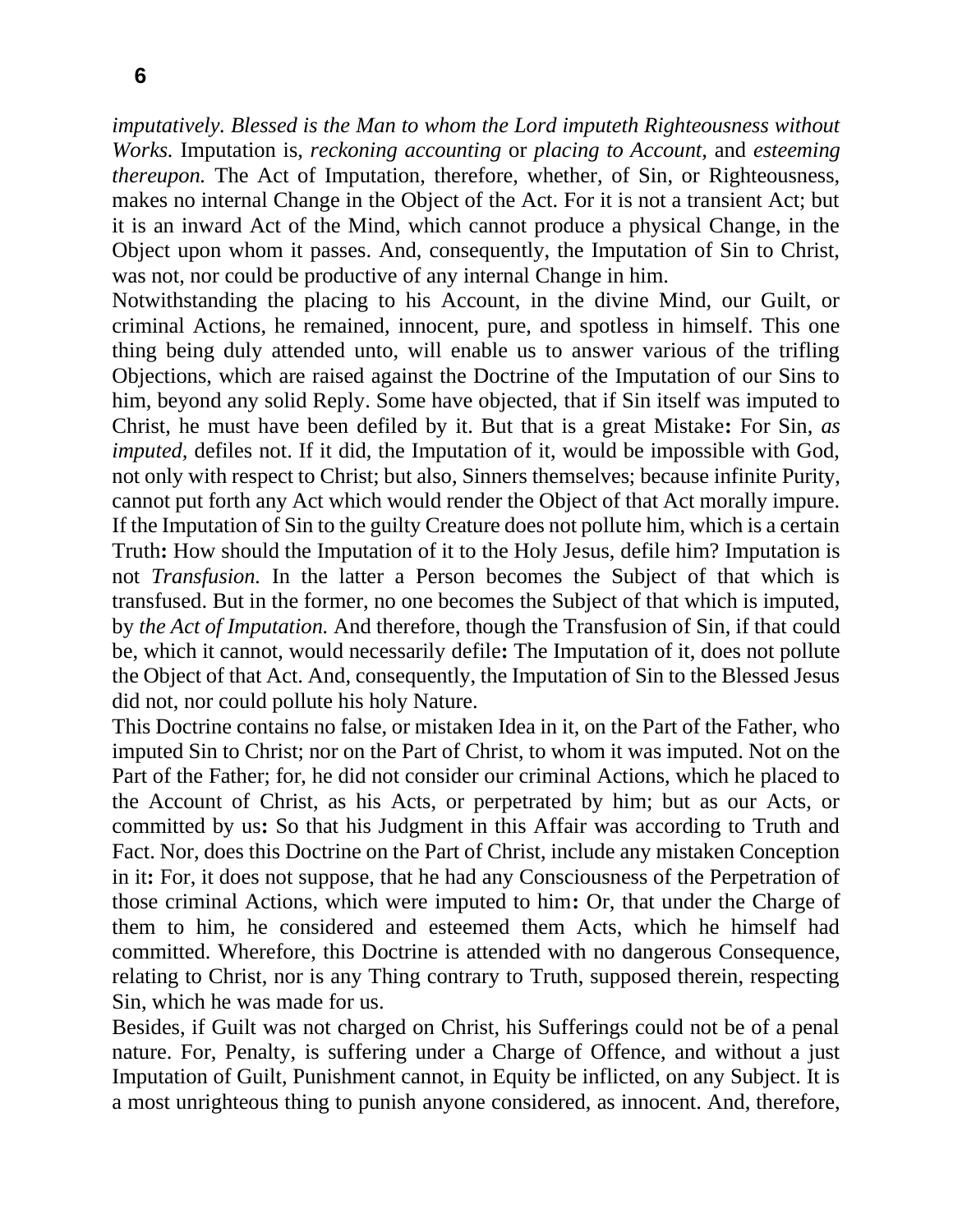if it was not possible with God, to impute Sin to the innocent Jesus, neither could he inflict Punishment on him. And, if Christ did not endure *proper* Punishment, his Sufferings were not, nor could be satisfactory to the Law, and Justice of God for our Sins. And it is in vain to hope for Salvation, through his Sufferings and Death. Of such Necessity and Importance, is the Doctrine of the Imputation of Sin to Christ **3. He was made Sin** *for us.* Not for all the Individuals of Mankind.

The latter Branch of the Text interprets this. Christ was made Sin for those, and only those, who are made the Righteousness of God in him. Now as Men *universally are*  not made the Righteousness of God in Christ**:** So he was not made Sin for Men *universally,* The Extent of these two Things is exactly the same. Such, who remain dead in Sin, and go out of this World under the Dominion and Power of it, surely none can think are made the Righteousness of God in Christ; and there is no Reason to conceive, that he was made Sin for any of them. He bore the Guilt of no others than those to whom he is a Head, who are his Body, and for whom he became a Surety. For, that was the Foundation on which Sin was imputed to him**:** And, therefore, the Sins of such Persons only were imputed to him, who are related to him as Members. They are *the Church which he loved, and gave himself for it, that he might present it to himself a glorious Church, not having Spot or Wrinkle, or any such Thing* (Ephesians 5:27.)*.* The End of his being made Sin for us, was,

**III.** *That we might be made the Righteousness of God in him.* The Things to be considered in this Branch of my Subject are the following: Righteousness — That this is the Righteousness of God — How we are made the Righteousness of God — And our being made the Righteousness of God in Christ.

**1.** I would shew what Righteousness is. And it consists of two distinct Branches.

**(1.)** Purity of Nature. The Lord *requires Truth in the inward Part.* The Law extends to the Mind. All its Dispositions and Acts must be perfectly holy. The eternal Rule of Righteousness allows of no internal Impurity, any more than it does of external unholy Acts. All vain Imaginations, all disorderly Thoughts, all irregular Desires and all evil Tendencies, in the Affections, are condemned by it. Righteousness, therefore, includes in it Holiness of Heart, and such Holiness as is answerable to the Requirement of the Law, *viz.* absolutely perfect and sinless.

**(2.)** Obedience to all the Precepts of the Law, in Conduct, is the other Branch of Righteousness. If any Act is done which the Law prohibits, or if any Defect and Imperfection attends those Actions, which it prescribes, Righteousness is wanting. For, if there is not a complete Conformity to the *Law,* in Heart and Life, or in all Acts, internal and external, both with Respect to the Matter and Manner of those Acts, the Lawgiver must necessarily, if his Judgment is according to Truth, esteem that Obedience imperfect, and not answerable to the Rule of Action. And, therefore, not such as will justify in his Sight. The Holiness of Christ's Nature, and his sinless Obedience in Life, are the two essential Branches of that Righteousness which is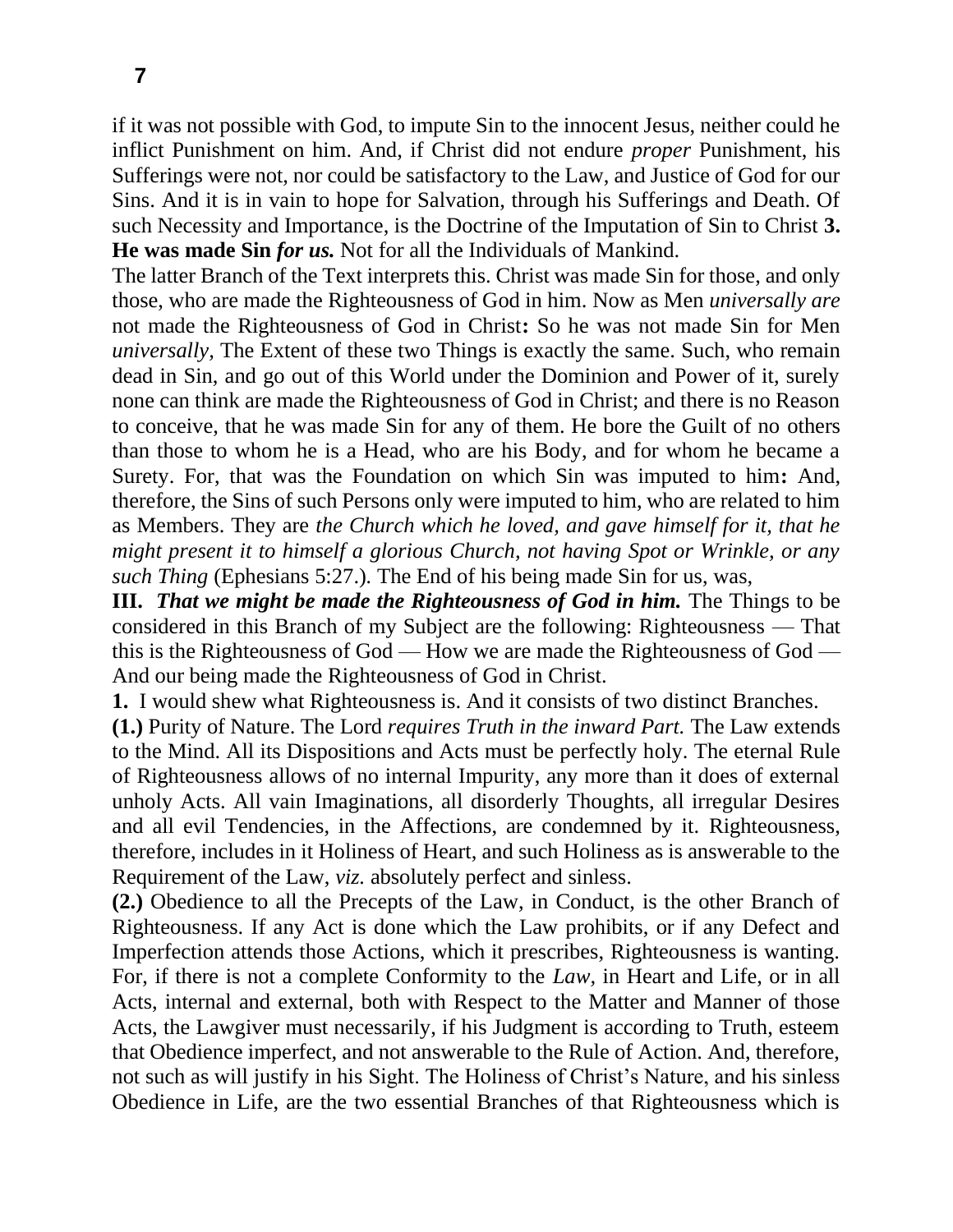required in the Law**:** And both are equally necessary unto our being constituted righteous in him; who is *the Lord our Righteousness.*

**2.** That Righteousness, which we are made, is the Righteousness of God.

**(1.)** This may be understood of God the Father. For, this Righteousness is the Contrivance of his infinite Wisdom. How guilty Men should be just with God, no created Understanding could 193determine. None but God. himself could resolve how this should be. And it is the Effect of his sovereign Goodwill and Pleasure Christ's Headship to us**:** Our Relation to him as Members**:** His Subjection to the Covenant of Works on our Account, are Effects of the Love of God to us, and the Result of his gracious Decree, concerning us. Besides, the Father accepts of this Righteousness for us, arid graciously imputes it unto us. And, therefore, this Righteousness is his free Gift. For which Reason it is called *the Gift of Righteousness.* 

**(2.)** Christ, whole this Righteousness is, he as truly and properly God. He is *the mighty God* (Isaiah 9**:**6.). *Overall, God blessed for ever* (Romans 9**:**5.). *In the Form of God, and thought it not Robbery to be equal with God* (Philippians 2**:**6.). He who is our Righteousness, is Jehovah. This is therefore the Righteousness of a divine Person; but not his *divine* Righteousness. The human Nature of Christ is the immediate Subject of it. For, it is the Holiness and Obedience of that Nature, unto the Law, under which, as Man, he was made. As his human Nature hath its Subsistence in his divine Person; it is the Righteousness of God, as his Blood is the Blood of God. The Dignity of his Person is the Ground and Measure of the Merit and Value of both; his Person is infinite in Dignity, and that gives infinite Worth and Merit to his Obedience. And, therefore, it is properly deferring of all that Grace and Glory, which are and will be communicated to the Elect of God, even unto Eternity. And it is thro' this Righteousness that Grace will reign unto eternal Life. This is the Righteousness of the Mediator; but it is not his mediatorial Righteousness. For, that comprises the full Execution and faithful Discharge of the whole Will of God in his mediatorial Capacity, which is of far longer Extent than the Requirements of the Covenant of Works from us. This is that perfect Holiness and sinless Obedience, which that Covenant demands of us. Hence it is evident that though this Righteousness is included in his mediatorial Righteousness, yet it is not that Righteousness itself. These Things clear the Doctrine of the imputation of Christ's Righteousness to us, from several Objections which are brought against it.

**3.** The Act of making us Righteousness, is to be considered. This is not *inherently,*  but *imputatively. Blessed is the Man to whom the Lord imputeth Righteousness without Works* (Romans 4**:**5.). It is not the Transfusion of Christ's Righteousness into us For that is impossible. We do not become the Subjects of it. As he did not become the Subject of Sin, by being made Sin for us**:** So we do not become the Subjects of Righteousness, by being made the Righteousness of God in him. Sin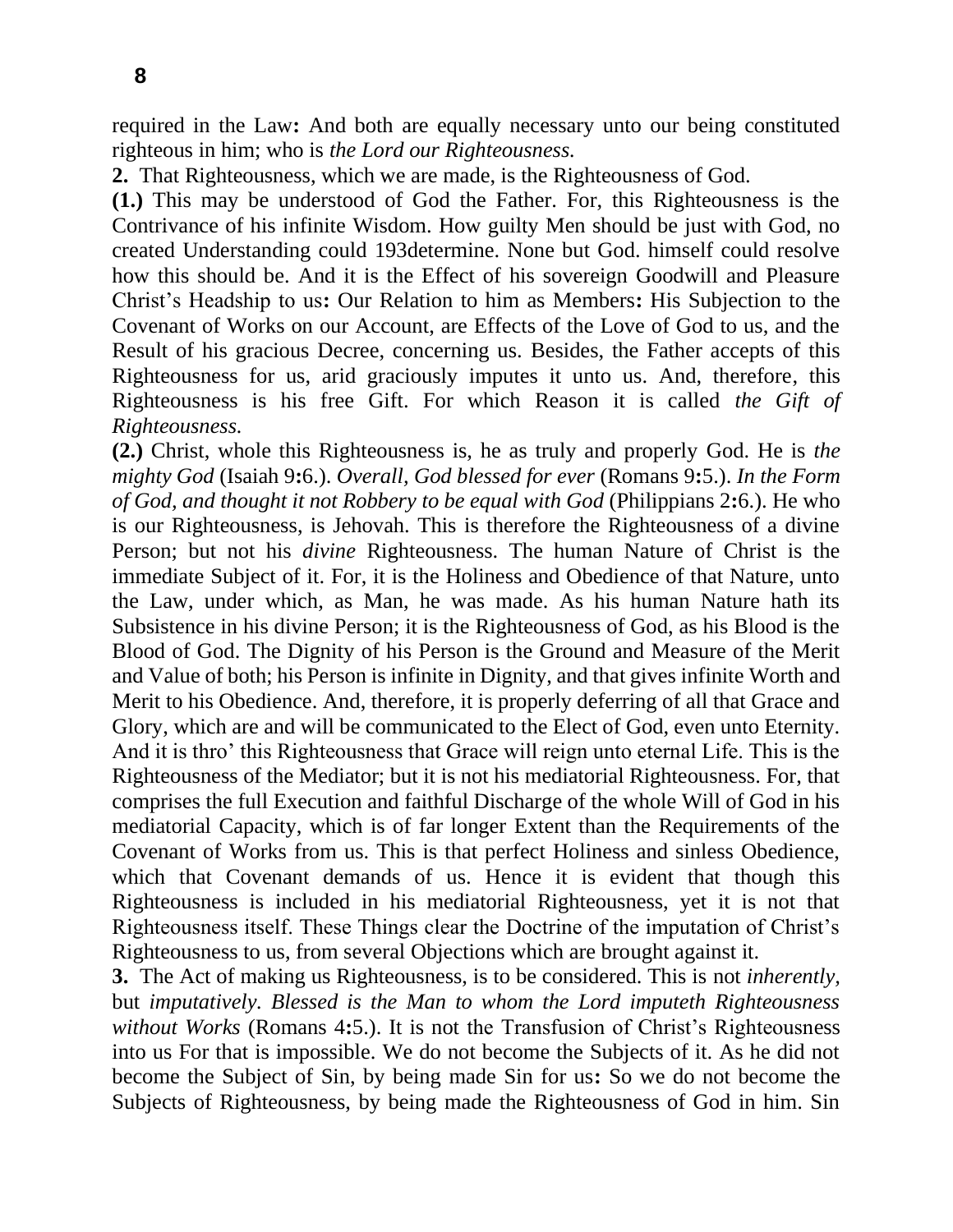which Christ was made was not inherent in him**:** And Righteousness which we are made, is not inherent in us. Sin is ours subjectively, and not Christ's. And Righteousness is his subjectively, and not ours. The Imputation of Sin to him, effected no internal Change in him**:** Nor does the Imputation of his Righteousness to us, produce any internal Change in us. A due Consideration of the Nature of the Act of Imputation will enable us to see this clearly. Imputation is an internal Act of the Mind, whether it be of Sin or Righteousness, and, therefore, it cannot be productive of any inherent Change in the Object upon whom it passes. As Christ was not made sinful, by the Imputation of our Sins to him**:** So we are not made holy, or internally righteous, by the Imputation of his Righteousness to us. For, as the Imputation of Sin to him did not defile him**:** So the Imputation of Righteousness to us does not sanctify us. The Reason of which is clear, Imputation is not a Transfusion of that which is imputed, whether it be Sin or Righteousness; but it is reckoning, accounting, or placing to Account, and esteeming thereupon, as was before observed. The Object of this Act, therefore, must still be inherently the same as before, notwithstanding that Act passing on him, because it is not a transient; but an internal Act, which cannot produce a physical Change, in its Object. It is certainty true, that as God makes Christ Righteousness to us**:** So he also makes him Sanctification unto us; but not in the same Way. He makes him Righteousness to us, by the Imputation of his Righteousness to our Persons**:** He makes him Sanctification to us, by a Conveyance of Grace from him, into our Souls. So that his Grace, which is conveyed into our Hearts from him, becomes ours subjectively; but his Righteousness, which is imputed to us, does not so become ours. It is still in him, as its proper Subject, and not in us. And in the divine Imputation of this Righteousness to us, it Is not supposed, that God accounts it our personal Righteousness, or wrought out by us; but it is freely granted, and constantly asserted, that he esteems it, as it really is Christ's Righteousness, or wrought out by him**:** Nor, is It thought, that God considers this Righteousness as ours subjectively, or inherent in us; but that he reckons it to be the Righteousness of Christ subjectively, as it truly is. He accounts it ours, no otherwise than by free Gift, and gracious Imputation. And, therefore, this Doctrine contains in It nothing absurd, or any false and mistaken Conception, concerning God, Christ, or us.

**4.** It is in Christ that we are made the Righteousness of God**:** 

**(1.)** We are in Christ**:** Or a Union between him and us subsists. The Act of Election terminated on our Persons in him. For we were chosen in him. In that gracious Decree, God willed him to be a Head to the Church, and appointed the Church to be his Body**:** Which Act of the divine Will, constituted a real Union between Christ, and the Church. And, the everlasting Covenant was made with him, considered as the Church's Head, which the *Assembly of Divines* well *express***:** *The Covenant of*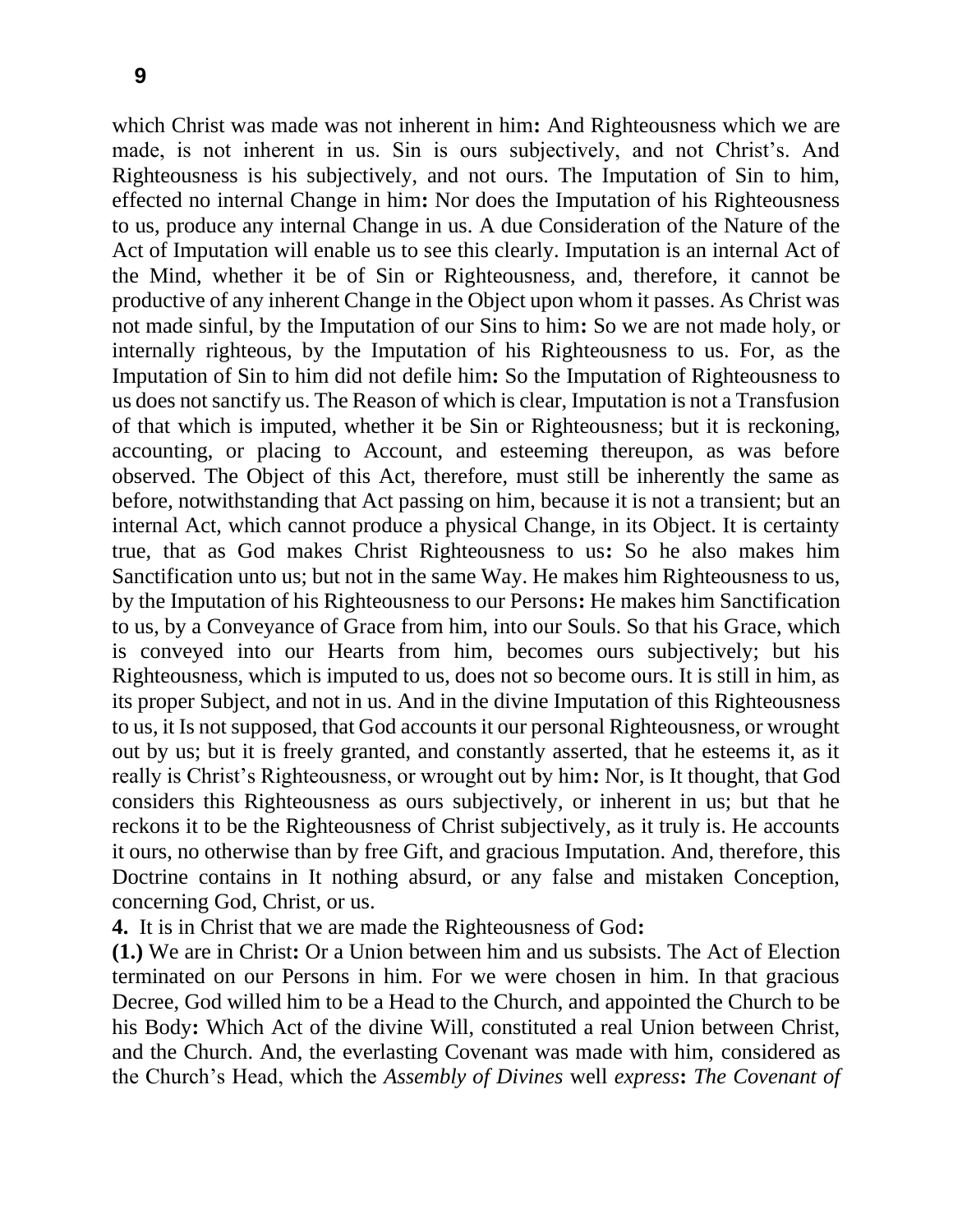*Grace was made with Christ, as Head, and with the Elect in him, as his Seed.* And, therefore, all the Blessings promised and granted, in that Covenant, were given to us in him. We *were blessed with all spiritual Blessings, in heavenly Places in Christ*  (Ephesians 1**:**3.). And that Grace according to which, we are rived and called with an holy Calling, *was given us in Christ, before the World began* (2 Timothy 1**:**9.). Which necessarily supposes the Subsistence of a real Union between Christ, as Head, and us, as Members of him.

**(2.)** This foederal, or as some have called it, this *Fountain-Union,* is the Foundation of the Imputation of our Guilt to Christ and of the Imputation of his Righteousness to us. Because, we are *mystically* one with him, our Sin was imputed to him, and for that Reason, his Righteousness is imputed to us. Because, we were foederally, *in the first Adam,* as a Head to us, therefore, is his Act of Disobedience, charged on us**:**  *And,* because we were foederally in the *second Adam,* as a Head to us, therefore, is his Obedience placed to our Account. And as we were in *Adam prior* to the Imputation of his Offence to us**:** So we were in Christ *prior* to the Imputation of his Righteousness to us. I lament, I greatly lament, that some even among ourselves, seem to suppose, (though I think they have no ill-meaning) that the Imputation of Christ's Righteousness to us, is prior to any real Union with him, which Is a great Mistake. They do this left they should give Countenance, to what has been called *Antinomianism,* viz. *Union with Christ from Everlasting.* But the Truth is, a Denial of this everlasting foederal Union, between Christ and his People, leaves no Ground for the Imputation of their Sins to him, nor, the Imputation of his Righteousness to them. The divine Decree to impute our Sins to Christ, and to impute his Righteousness to us, was an Act of *mere* Sovereignty; but the Acts of the Imputation of our Sin to him, and the Imputation of his Righteousness to us, proceed on a ft and just Ground, which God in infinite Wisdom, fixed on, and that is a mystical Union between him and us, whereby it became proper and condescend, that he should bear our Guilt, and that his Obedience should be reckoned, or imputed to us. So that, the Act of Imputation, in neither Instance, is to be considered, as *merely s*overeign; but as righteous and just. And, therefore, a *real Union* between Christ and us must have subsisted, antecedent to the Imputation of our Sin to him, and the Imputation of his Righteousness to us.

## *Three Observations will close this Discourse.*

**Observ. 1.** *We ought to adore the Wisdom, Purity, Sovereignty, and Grace of God, which are herein discovered.* What a Display of divine Wisdom is there in these Things! They are the *Wisdom of God in a Mystery***:** *His hidden Wisdom. That Mystery which was hid in God.* No created Mind, how *capacious so ever* could possibly have resolved how our Guilt might be expiated, fully atoned for, and our Persons constituted righteous**:** The Law *magnified,* and every divine Perfection shine forth, in its brighter Luster, in our certain and complete Salvation. Upon a due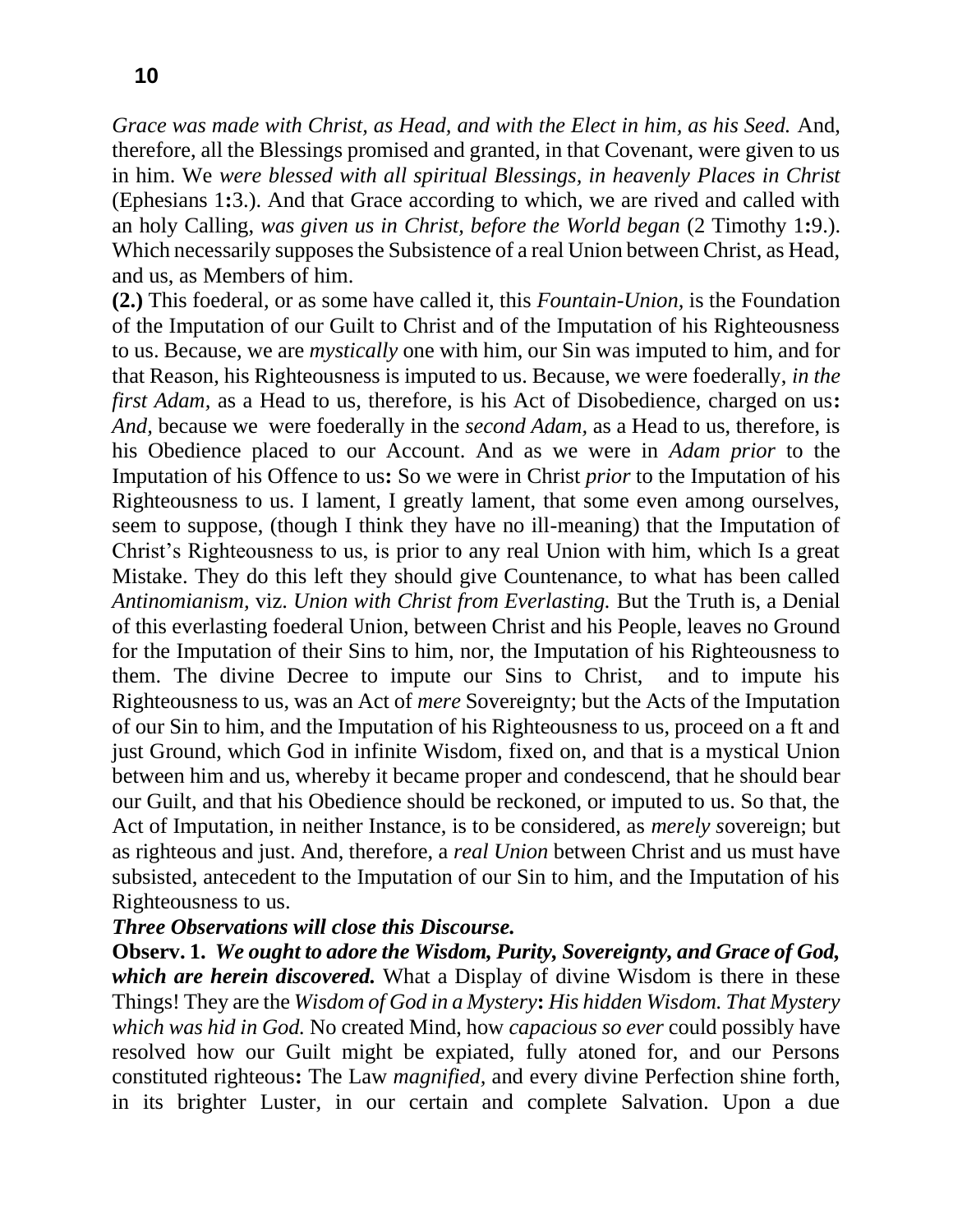Consideration of the Constitution of Christ's Person**:** The transferring of our Guilt to him**:** His Subjection to the Covenant of Works**:** His Obedience to it, and the infinite Merit of his Obedience, arising from the infinite Dignity of his Person, and that just Ground, whereon, his Obedience becomes ours, and, therefore, is imputed to us**:** Surely, we can't but say as the Apostle does, in a Way of holy Adoration**:** O *the Depth of the Riches both of the Wisdom and Knowledge of God*; *how unsearchable are his Judgements, and his Ways past finding out* Again, the Purity of God is clearly seen herein. Sin is not connived at, or spared**:** Nor, are any Allowances made for our moral Imperfections and Defects, in the Way of our Pardon and Salvation.

Neither are our Persons justified, without a Righteousness perfectly commensurate to the extensive Requirements of the Law. And all spiritual Blessings are communicated to us on such a Foundation as is honorable to divine Justice, as well as it is to the Praise of the Glory of divine Grace. The infinite Holiness of God hath not, in any Thing, nor can have so illustrious a Shine, as it hath in making Christ to be sin for us, and in making us the Righteousness of God in him.

Besides, the Sovereignty of God most manifestly appears in this whole Procedure. The supernatural Conception of Christ as Man, that he might not have any evil Taint, was the sovereign Appointment of God. The Ordination of his human Nature, unto a Subsistence in his divine Person, was a sovereign Decree. Yea, it was one of the highest Acts of Sovereignty that God ever did, or will put forth. The Decree, that the holy Spirit, in all his supernatural Gifts and Graces should reside in the human Nature of Christ, was a sovereign one. The Determination, that a Nature so dignifed, and raised above the Condition of a mere Creature, by an ineffable Union with the eternal Son of God, should bear Sin, and become subject to the Covenant of Works, on our Account, was entirely owing to the sovereign Pleasure of God. And it was divine Sovereignty which fixed on the Persons whose Guilt he should bear, and for whom he should obey the Law. Than which, nothing can be more evident. For, both are the Effects of absolute Pleasure. And, therefore, it was free with God, to resolve on whose Account he should be made Sin**:** And to whom he should be made Righteousness. There are such Acts of Favor, as none have a Right to claim, and, consequently, God was at full Liberty to determine by a sovereign Act of his Will, whose Guilt he should bear, and who should be made righteous in him. Thus divine Sovereignty is the Basis of both these Things; thereupon they entirely rest, and into it they must be absolutely resolved, as the original Cause thereof.

Farther, the Grace of God shines most gloriously in these Things. Infinite Love to our Persons is discovered in the Transfer of our Guilt from us, and in the Imputation of it to Christ, in order to his suffering the Penalty it demerits, that we might be pardoned and laved. That Redemption which we have through him, the Forgiveness of Sins, is according to the Riches of divine Grace. And the Decree, that he should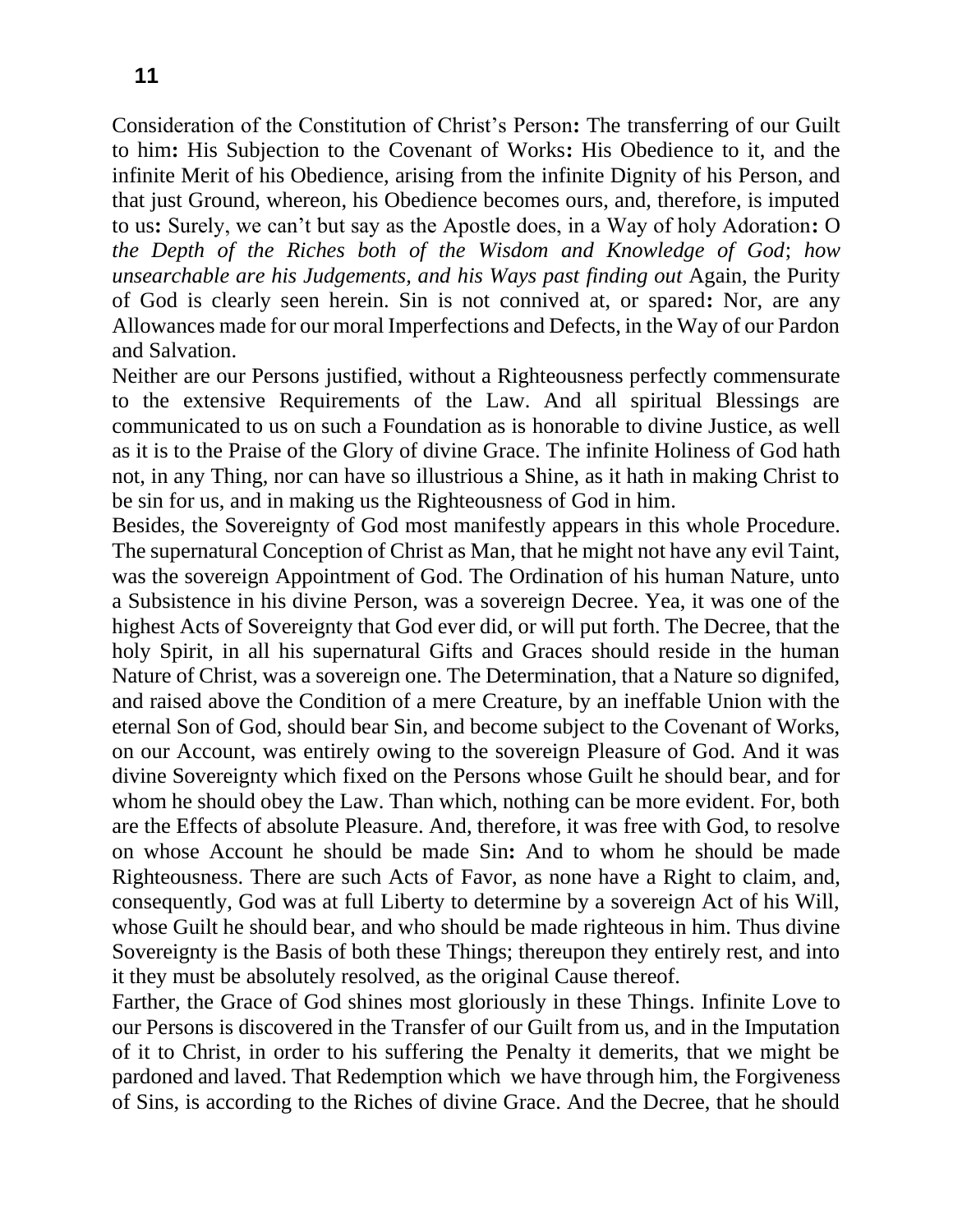come under the Covenant of Works, on our Account, and obey it for us, that we might be constituted righteous**:** justifed in the Sight of God, and *be made Heirs, according to the Hope of eternal* Life, is an amazing Purpose of Kindness and Mercy.

**Observ. 2.** *These important Truths are a most solid Ground of strong Consolation.*  It is *the Will of God, that the Heirs of Promise, who have fed for Refuge, to lay hold on the Hope set before them, might enjoy such Consolation.* Sin, in its Guilt, being transferred from us, and imputed to Christ, and atoned for by him, is a firm Foundation of spiritual Peace and Joy. *We joy in God, through our Lord Jesus Christ. by whom we have now received the Atonement* (Romans 5:10.). Permit me to say it, (I shall express no ill Meaning) let not the Saints be afraid of Sin, *in its Guilt.* I do not say, fear not to commit Sin, no, God forbid, that they ought to fear above all Things. But fear not Sin *in the Guilt of it.* They sometimes have very terrifying Apprehensions, under a Sense of Guilt contracted, and are afraid to hope for Pardon, on Account of the heinous Nature, and the Aggravations of their Guilt. But **t**hey have no just Reason for it. Because Christ hath *finished their Transgression, and made an End of their Sin,* as to its Guilt. And, therefore, they have no Cause to fear it, in its Guilt, Christ having put it away by the Sacrifice of himself. We ought eternally to fear Sin, in the *Love, Prevalence and Power* of it, for, therein, it will certainly be ruinous for evermore.

But Terrors of Conscience, occasioned by the Guilt of Sin, in those who are freed from the *Dominion* and *Power* of it, are groundless, because that is fully expiated, by the Sufferings and Death of the Son of God, who was made Sin. Again, Believers being made the Righteousness of God in Christ, they have just Cause of Triumph.

And may say with holy Exultation**:** *Who shall lay anything to the Charge of God's Elect? it is God that justifeth. Who is he that condemneth? it is Christ that died, yea, rather, that is risen again* (Romans 8**:**34, 35.). Whole Resurrection is a full Proof of their Justification. For, *He was delivered for their Offences***:** *And raised again for their Justification* (Romans 4**:**25.). The Righteousness, which they are made, is an everlasting one, and everlasting Salvation is inseparably connected with it. Their joyful language, even under the deeper Sense of their Guilt, Imperfections ant! Unworthiness, in themselves, should be this**:** *I will greatly rejoice in the Lord, my Soul shall be joyful in my God, because he hath clothed me with the Garments of Salvation, and covered me with the Robe of Righteousness.* (Isaiah 61**:**10.).

**Observ. 3.** *These are Doctrines according to Godliness.* It is a very gross Mistake to imagine, that these Principles are calculated to encourage Negligence, Sloth, or Evil. On the contrary, they are calculated to promote an Abhorrence of Sin, and a cordial Approbation of Righteousness, and true Holiness. What stronger Motive to forsake Sin can be thought of than Christ's bearing it, and his suffering the Penalty which it demerits? Wherein, divine Indignation against our Crimes was discovered